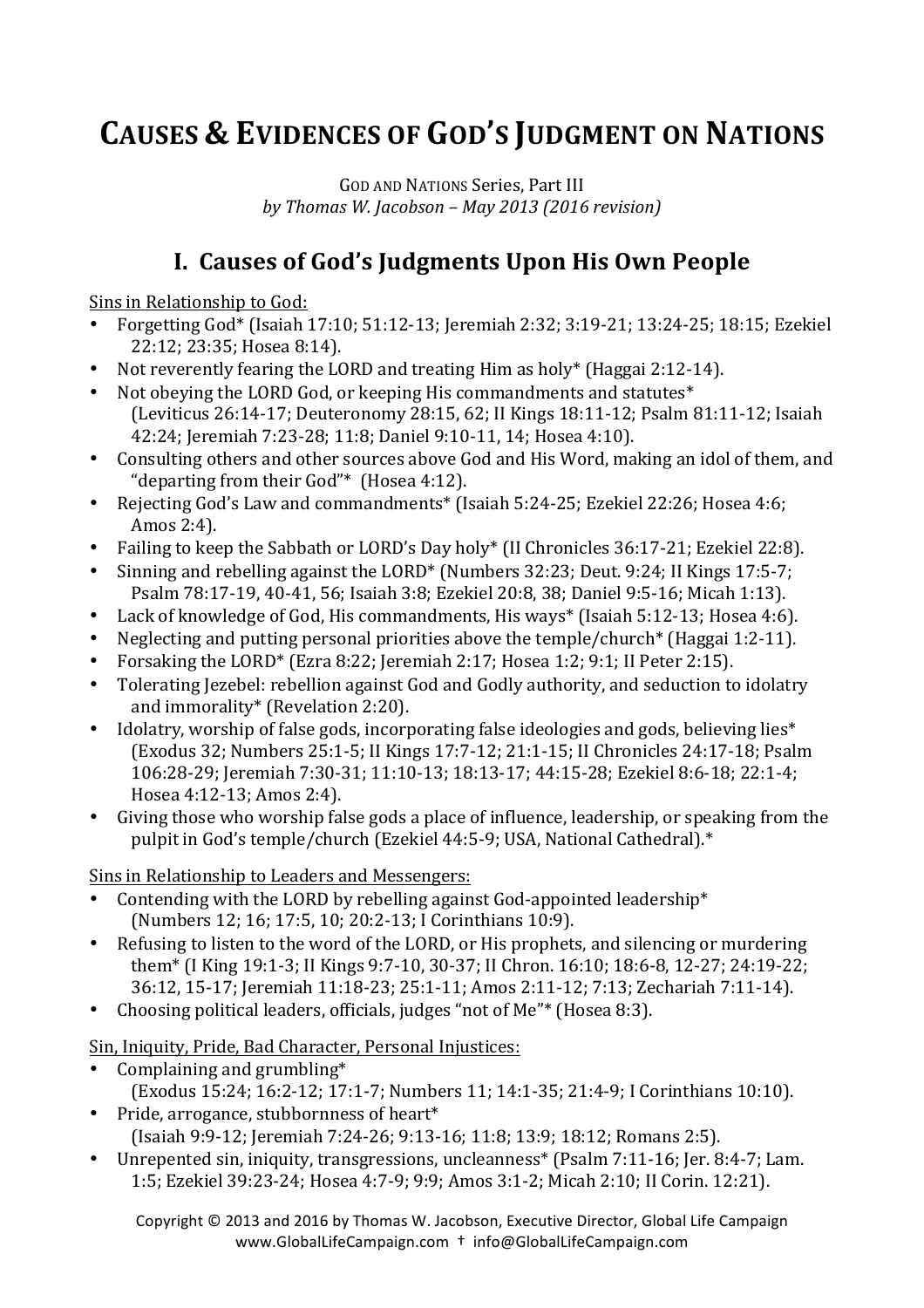- Wicked ways and wickedness<sup>\*</sup> (II Chronicles 7:13-14).
- Unashamed of own sin<sup>\*</sup> (Jeremiah 6:15; 8:12).
- Greed<sup>\*</sup> (Proverbs 11:6; Jeremiah 8:10; Luke 12:15; Ephesians 5:3; Colossians 3:5-6).
- No faithfulness, truth, kindness, or loyalty\* (Jeremiah 8:10; Hosea 4:1; John 8:44).
- Swearing, deception, stealing<sup>\*</sup> (Hosea 4:2).
- Oppressing widows, orphans, strangers, poor, and needy<sup>\*</sup> (Amos 2:6-7; Zechariah 7:10).
- Opposing, betraying, and selling the righteous\* (Amos 2:6; Matthew 10:5-6, 16-28).
- Violence\* (Psalm 7:16; 11:5-6; Ezekiel 7:11, 23; 8:17; 12:19; Hosea 4:2).

#### Sexual Sins, Murder:

- Immorality, adultery, lewdness, prostitution\* (Numbers 25:1-9; I Samuel 2:12-17, 22-34; 3:10-18; 4:11; 18; Jeremiah 13:22-27; Lamentations 1:8-9; Ezekiel 22:9-11; 23:1-49; Amos 2:7-8; I Corinthians 10:8; Revelation 2:14, 20-23).
- Murder/shedding innocent blood\* (Genesis 9:5-6; Numbers 35:33; Deuteronomy 19:10-13; Isaiah 1:15; Jeremiah 22:17-20; Ezekiel 22:3-13, 27).
- Abortion, child sacrifice, shedding innocent blood of children $*$ (Leviticus 20:1-5; II Kings 17:16-18; 21:6, 16; 24:2-4; Psalm 106:37-39; Jeremiah 7:30-34; 19:2-9; 32:35; Ezekiel 20:26-31 ["Bamah" = a high place]; 23:1-4, 35-39, 45).

#### Sins and Failures of Leadership:

- Clergy and leaders follow the people instead of  $God^*$  (Hosea 4:9).
- Clergy and prophets are unwilling to speak truth to, reprove, find fault with, and expose the sin of the people\* (Hosea  $4:4-9$ ).
- Leaders who do not treat the LORD as holy; walk in unbelief, anger, and disobedience; pervert God's words and laws; teach lies; worship idols; lead God's people astray\* (Numbers 21:12; I Kings 16; Jeremiah 8:8; Ezekiel 22:25-31; Zechariah 10:2-3).
- Leaders who turn places of true worship of God into places of false or idol worship, in order to capture the loyalty of the people to themselves and away from the True God and His Word (Genesis 12:8; 28:19; 31:13; 35:1; I Kings 12:26-13:5; II Kings 10:29-32; Amos 3:14).
- Leaders who are corrupt, rebels, thieves, evil, seek counsel of mediums, murderers<sup>\*</sup> (I Kings 16:29-33; 21; II Kings 9:7-9, 21-26, 30-37; I Chronicles 10:13-14; Isaiah 1:21-23; Hosea 5:10; Micah 7:3).
- Government leaders who appoint their own priests contrary to God's instructions, and make their own rules of worship  $(I$  Kings  $12:31-33$ ;  $13:33-34$ ).
- Government leaders who try to supersede and exercise the authority God gave to priests and prophets\* (I Samuel 13:8-14; II Chronicles 26:16-21).
- Not one leader stands for God, "does justice, who seeks truth" (Jer. 5:1; Ezek. 22:30-31).
- Perverting justice; failing to "dispense true justice"; casting down righteousness\* (I Samuel 8:3; Isaiah 1:21-25; Amos 5:7; Zechariah 7:9).
- Pride of power\* (Leviticus 26:19).

### **II. Causes of God's Judgment Upon Any People or Nation**

Sins in Relationship to God:

• Sin, transgression, iniquity, rebellion, evil, wickedness, abominations<sup>\*</sup> (Genesis 3; 15:15-21; Exodus 20:5; Deuteronomy 9:4-5; Ezra 9:11; Isaiah 13:6-11; Jeremiah 25:31; Amos 1:3, 6, 9, 11, 13; 2:1, 4, 6; Nahum 1:3).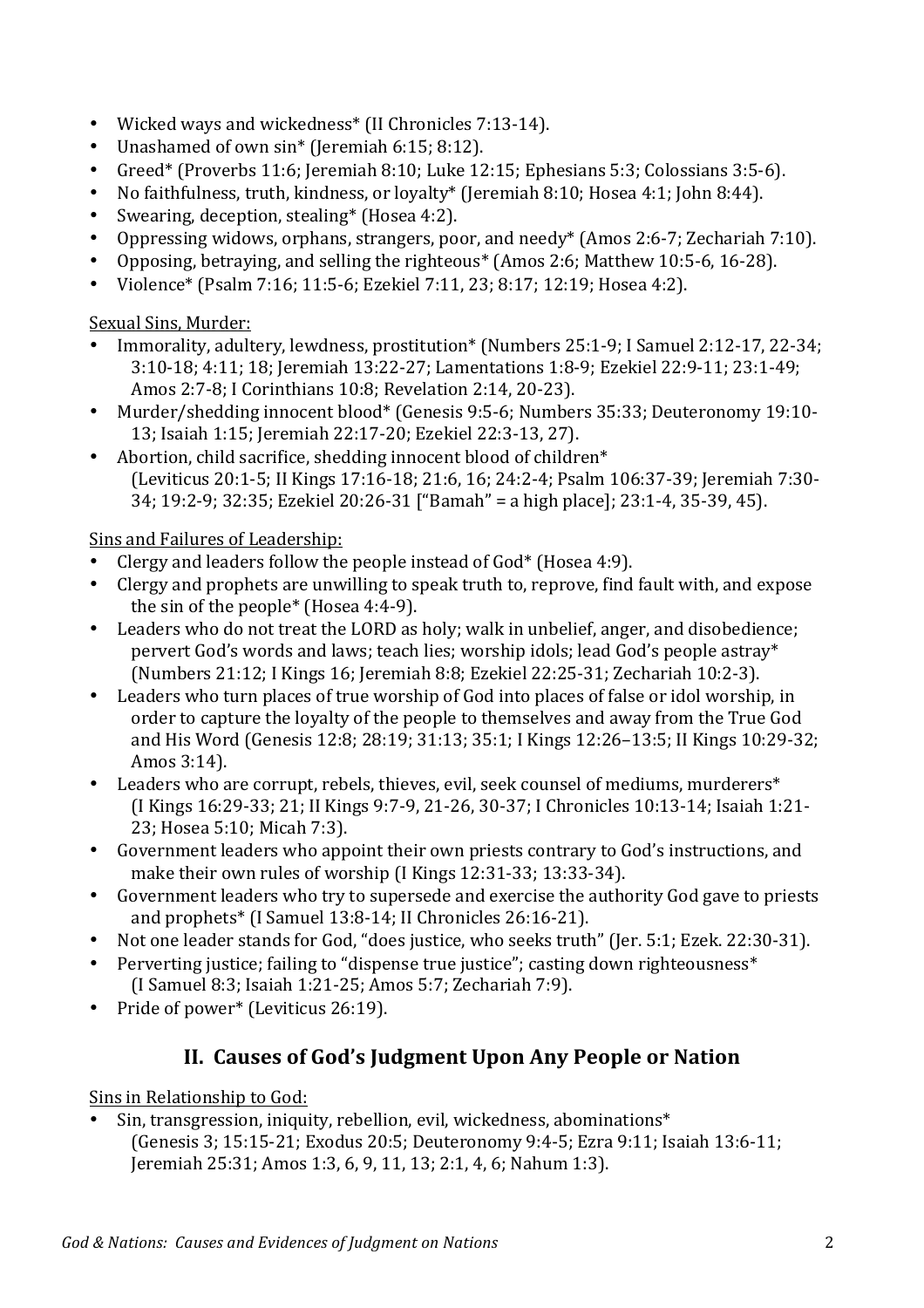- Pride, arrogance, haughtiness\* (Prov. 8:13; 16:18; 29:23; Is. 16:6-14; 25:10-12; Jer. 48).
- Idolatry\* (Exodus 20:4-5; Nahum 1:14).
- Sorcery\* (Nahum  $3:4$ ).
- Reap what sowed: "As you have done, it will be done to you"\* (Psalm 28:4; Jeremiah 17:10; 25:14; Obadiah 1:15; Matthew 16:27; Galatians 6:7; Revelation 2:23; 22:12).
- Increasing commerce, trade, and wealth with no acknowledgment of God (Nahum 3:16).
- Hating God\* (Exodus 20:5; Deuteronomy 7:10; 32:41).
- Being an adversary and enemy of God\* (Deuteronomy 32:41; Nahum 1:2).
- Violating God's house, including taking its treasures $*$ (Jeremiah 51:51-56; Ezekiel 25:1-4; Daniel 9:26-27; 11:31; Joel 3:5; Matthew 24:15).

Sins in Relationship to God's People and Their Land:

- Causing God's people to sin and be immoral\* (Numbers  $31:15-17$ ).
- Oppressing God's people (Nahum  $1:12-15; 2:1-2$ ).
- Violence to God's people, including killing them\* (Jeremiah 51:49; Ezekiel 35; Joel 3:19, 21; Amos 1:3-15; Revelation 16:4-7; 17:6; 18:8, 20, 24; 19:1-2).
- For human trafficking and slavery, $*$  selling God's people (Joel 3:3, 6).
- For deporting God's chosen people among the nations (Joel 3:2, 6; Amos 1:6-10).
- For dividing up Israel, the LORD's special land\* (Joel 3:2).

Sexual Sins, Abominations, Perversions:

- Idolization of the female body (including pornography) and of women<sup>\*</sup> (i.e., Asheroth).
- Idolization of the male body (including pornography) $*$  (i.e., Asherim).
- Immorality, adultery, incest, uncovering nakedness, lewdness<sup>\*</sup> (Leviticus 18:3, 6-20, 24-25, 27; Ezekiel 22:9-12; I Corinthians 6:13, 16, 18; Revelation 9:21; 14:8; 17:1-3; 18:2-3, 5-6; 19:2: 21:8; 22:15).
- Prostitution, harlotry\*: female or male (I Kings 14:23-24; Isaiah 23:15-17; Nahum 3:3-6).
- Homosexuality and Lesbianism<sup>\*</sup> (Genesis 19:4-5; Lev. 18:22, 24-25, 27; II Peter 2:6-8).
- Bestiality\* (Leviticus 18:23, 24-25, 27).
- Unashamedly displaying  $sin^*$  (Isaiah 3:9).

Lies, Pillaging, Corruption, Violence :

- Lies and pillaging\* (Nahum  $3:1$ ).
- Corruption and violence\* (Genesis 6:11-13; Psalm 11:5-6; Proverbs 1:19).

Injustice, Innocent Bloodshed, Child Sacrifice, Murder:

- Murder/shedding innocent blood\* (Genesis 4:8-12; 9:5-6; Numbers 35:33; Ezekiel 22:1-13; Hosea 4:2; 12:14; Nahum 3:1; Revelation 9:21; 21:8; 22:15).
- Abortion, child sacrifice, shedding innocent blood of children $*$ (Leviticus 18:21; Deuteronomy 12:31; 18:9-10; II Kings 17:31; Psalm 106:35-39; Hosea 9:13).
- Murdering followers of Jesus Christ (Revelation 6:9-11).
- Final judgment for total iniquity (Genesis 6:13, 17; 7:4, 21-23; Joel 3:2, 9-16, 19, 21).

Sins and Failures of Leaders, Civil Government, Military, Warfare:

- Corrupt, wicked, lawless leaders\* (Jeremiah 25:12, 32-36; Hosea 5:10-11; 7:2-3).
- Pride of power\* (e.g., Pharaoh; Lev. 26:19; Jer. 48:1, 14-20; 51:53-56; Ezekiel 30:6, 18; Hosea 7:10).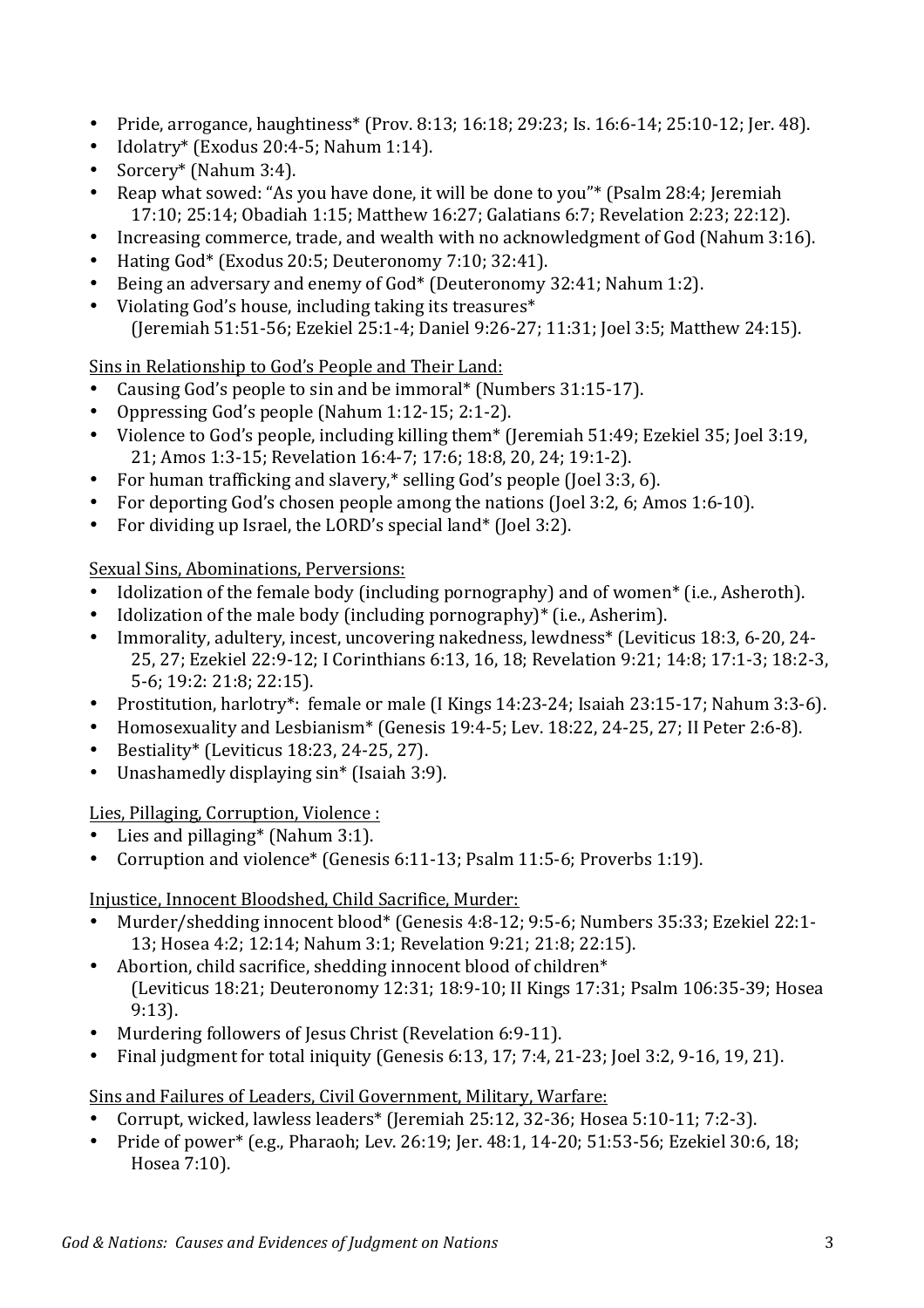- Ripping open pregnant women, killing them and their preborn children<sup>\*</sup> (Amos 1:13).
- Authorizing abortion and infanticide\*  $(USA)$ .
- Breaking covenant<sup>\*</sup> (Amos 1:9).
- Oppression, violence to people and kindred nations\* (Amos 1:9, 11; 3:9-10; Oba. 1:10).
- Doing nothing to defend a kindred nation or ally, and joining their enemies in gloating over, plundering and murdering  $(Obadiah 1:11-14)$ .
- Unjust or brutal warfare, and no compassion on allies or enemies<sup>\*</sup> (Amos 1:3, 11).
- Deporting entire populations, delivering them into power of an enemy (Amos 1:6, 9).
- Degrading and dishonoring treatment and murder of national leaders (Amos 2:1).
- "Plotted evil against the LORD" (Nahum 1:11).

### **III.** Evidence of God's Judgments

Evidence in Spiritual Deadness, Spiritual Famine, and Believing What is False:

- Inability to hear or heed warning signs of impending devastation\* (Ezekiel 7:14).
- A "famine ... for hearing the words of the LORD" on leaders and people who rejected His Word\* (Hosea 4:6; Amos 8:11-12).
- Prophets and inspired men are viewed as fools, and " stumble with" the people "because of the grossness of your iniquity"\* (Hosea  $4:5; 9:7$ ).
- A "deluding influence so that they might believe what is false" because they "did not receive the love of the truth"\* (II Thessalonians  $2:10-11$ ).
- Profaning of God's house, temple, church, secret places<sup>\*</sup> (Ezekiel 7:22).

Evidence of Loss of God's Blessing, and Being Under Curses and Judgments:

- God not listening to the prayers, calls, and cries of people<sup>\*</sup> (Jeremiah 11:14).
- Stubbornness or hardness of heart\* (Exodus 8:15, 19, 32; 9:7, 34-35; Psalm 81:12).
- Confusion, opposition, and problems with everything one undertakes\* (Deuteronomy 28:20; Isaiah 22:5; Micah 7:4).
- Eating but never being satisfied\* (Leviticus 26:26; Hosea 4:10; Micah 6:14; Haggai 1:6).
- People languish (Hosea 4:3).
- Sickness that is devastating\* (Micah  $6:13$ : Revelation 2:22).
- A "trembling heart, failing of eyes, and despair of soul"\* (Deuteronomy 28:65).
- "Madness ... blindness and ... bewilderment of heart"\* (Deuteronomy 28:28, 34).
- No peace\* (Isaiah 48:22; 57:21; Jeremiah 6:14; 12:12; Ezekiel 7:25; 13:10-16; Zechariah 8:10; Matthew 10:34; Revelation 6:4).
- Constant fear and dread day and night\* (Deuteronomy 28:66-67).
- "Sudden terror"\* (Leviticus 26:16).
- Life hangs in doubt\* (Deuteronomy  $28:66$ ).
- Being "oppressed and robbed continually"\* (Deuteronomy 28:29, 33).
- A sense of being under a curse everywhere one goes (Deuteronomy 28:16, 19).
- "Great tribulation" (Revelation 2:22).
- People killing each other\* (Revelation 6:4).
- Cannibalism (Leviticus 26:29; Deuteronomy 28:53-57; Jeremiah 19:9).

Evidence in Relationships, Marriages, Families, Sexual Relations, Respect for Authority:

- Weak men men not having strength to lead and protect (Judges 4: Nahum 3:13).
- Oppressing and dishonoring one another<sup>\*</sup> (Isaiah 3:5).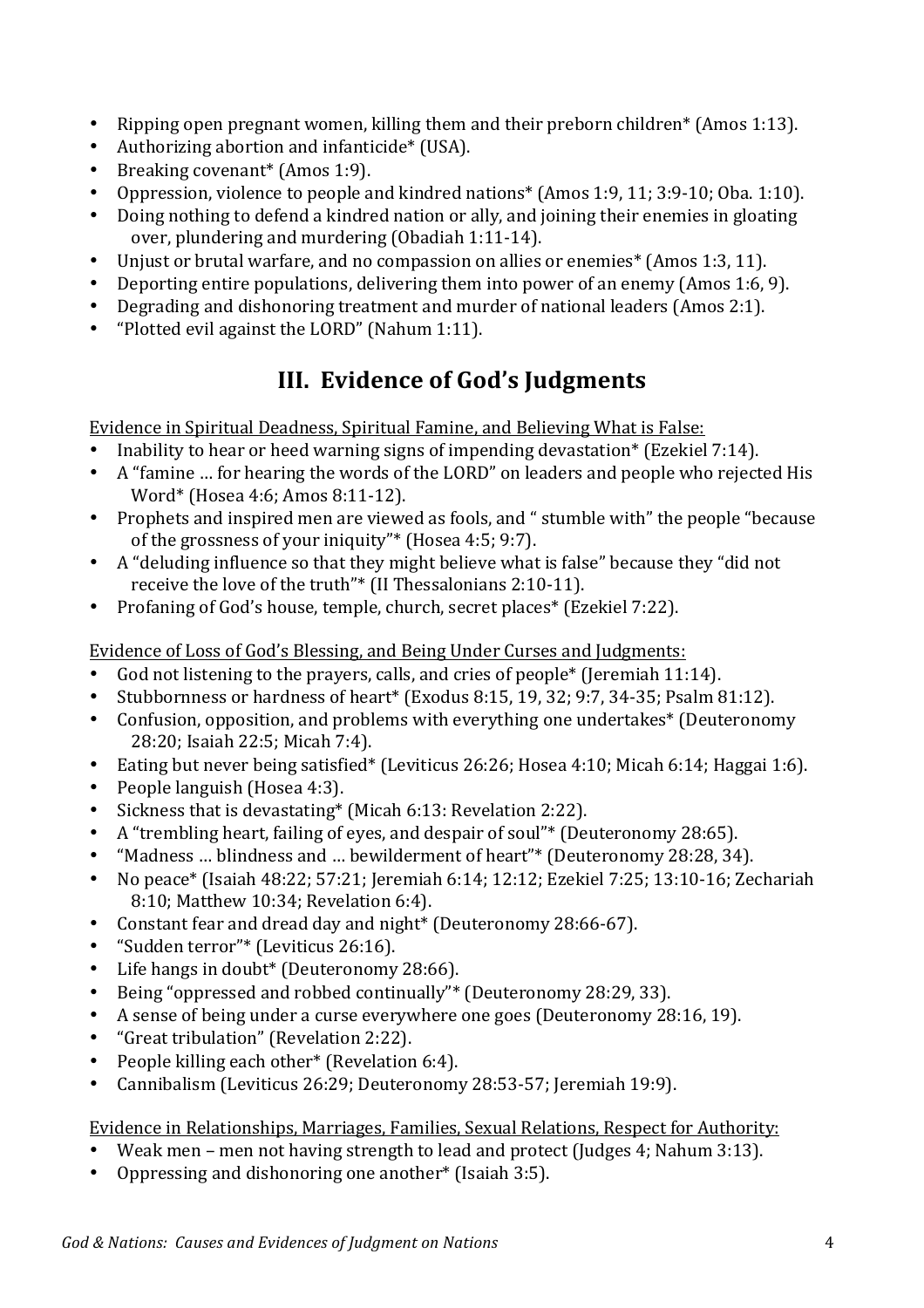- Contempt and enmity, even within own household\* (Micah 7:6; Zechariah 8:10).
- Mistrust, even between husband and wife, and family members<sup>\*</sup> (Micah 7:5).
- Difficulty bearing children, and severe problems with children<sup>\*</sup> (Deuteronomy 28:18; Hosea 9:11).
- Betrothed/engaged woman is violated (Deuteronomy 28:30).
- Girls/women becoming more immoral because fathers and husbands are\* (Hosea 4:14).
- Vicious hostility between husbands & wives, other family members<sup>\*</sup> (Deut. 28:54, 56).
- Wives being given to other men<sup>\*</sup> (Jeremiah 6:12; 8:10; divorce may be a means).
- Children "given to another people" or taken captive (Deut. 28:32, 41; Lamentations 1:5).
- Children dying because of a parent's immorality or adultery (Revelation 2:23).

#### Evidence of God Giving People Over to Their Own Sexual Sin:

Based on Romans 1:24-28 (II Peter 2:2-19):

- Standards of purity and morality are abandoned.\*
- What was dishonorable becomes acceptable.\*
- What was forbidden becomes permissible. $*$
- Impurity, immorality, unrestrained lust, and pornography pervade the culture.\*
- Sexual transmitted diseases, HIV, AIDS become plagues.\*
- Adultery is not condemned by society or prosecuted.\*
- Gender confusion.\*
- Lesbianism, homosexuality, and bisexuality dramatically increase.\*
- Many people become reprobates.\*
- Sexual deviant behaviors multiply. $*$

#### Evidence of Lawlessness, Despising Authority, Rejecting Rule of Law:

Lawlessness increases, undermining morality and rule of law (Proverbs 29:18; Jeremiah

18:18; Lamentations 2:9; Matthew 7:23; 24:12; Romans 6:19; II Peter 2:7-10; I John 3:4).

#### Evidence in Bad, Contentious, Failed, Displaced, or Destroyed Leaders:

- Loss of good, wise, discerning leaders<sup>\*</sup> (Isaiah 3:1-3; Hosea 7:7-11; 13:10).
- Leaders not alert to dangers, unaware, unconcerned, relaxing, sleeping (Nahum 3:18).
- Lack of courage\* (Leviticus 26:36; Isaiah 22:3; Lamentations 1:6; Ezekiel 7:17, 27).
- Leaders deceived or being deceived by advisors<sup>\*</sup> (Jer. 49:16; Micah 1:14; Rev. 20:3,8).
- Leaders fighting against each other\* (Jeremiah  $51:46$ ).
- Leaders dismayed and unable to solve overwhelming problems<sup>\*</sup> (Ezekiel 7:26-27; Hosea 13:9-10).
- Immature rulers who exercise oppressive, arbitrary power, are foolish<sup>\*</sup> (Isaiah 3:4, 12).
- Women displace men as rulers and leaders, and lead people astray\* (Isaiah 3:12).
- Executive officers, judges, princes removed or slain\* (Isaiah  $40:23$ ; Amos 2:3).
- Death or assassination of leaders\* (Joshua  $10:22-26$ ; Amos  $1:5, 8, 15; 2:3$ ).

#### Evidence in Breaking Down of Pride, Power, and Influence:

- Pride of power broken\* (Leviticus 26:19).
- "I will bring you down,' declares the LORD"\* (Obadiah 1:4; Amos 3:11).
- Destruction of "whatever you devise against the LORD" (Nahum 1:9).

#### Evidence in Relationship to Foreigners Living in Land:

• Foreigners among you "rise above you higher and higher"\* (Deuteronomy 28:43).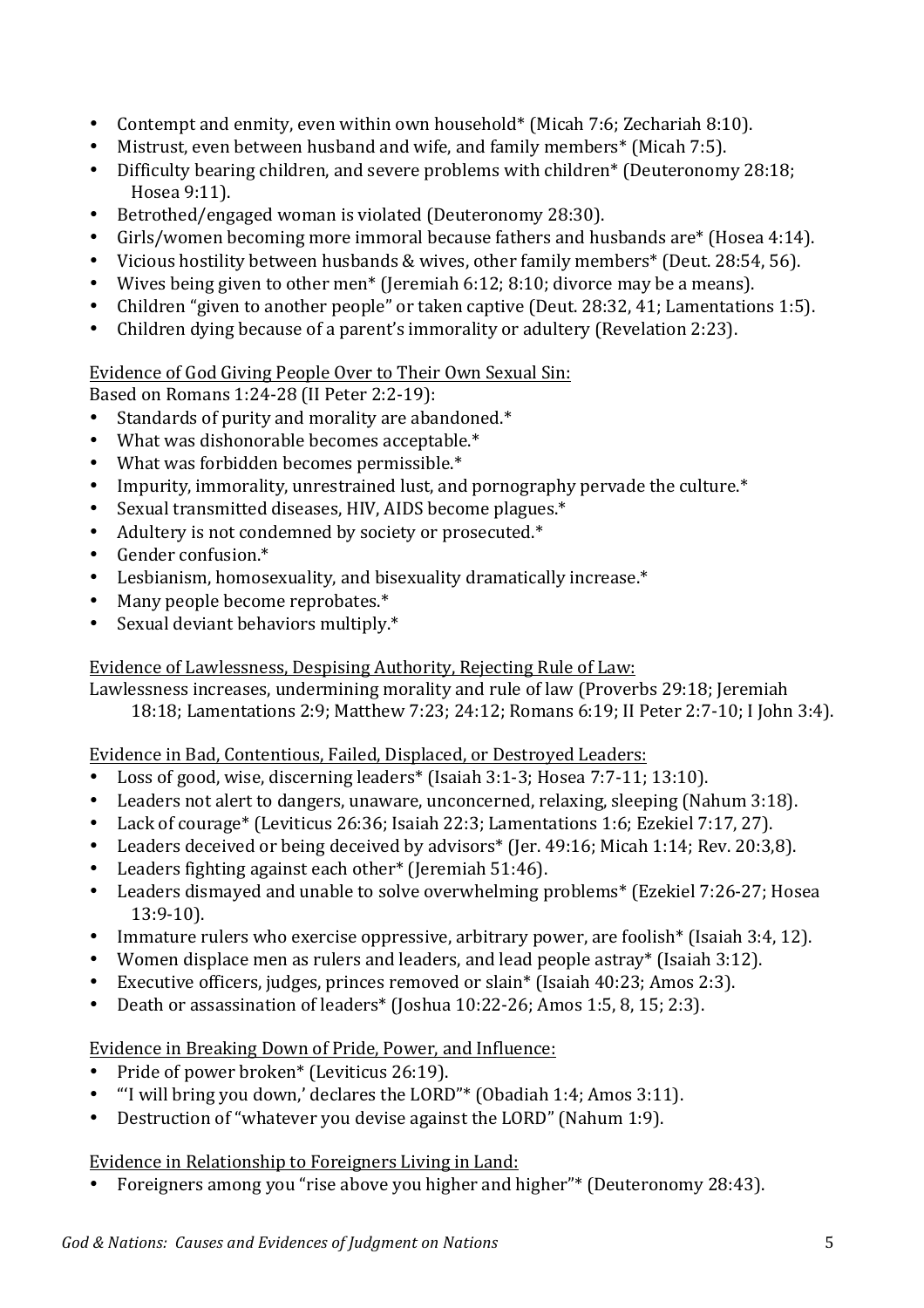• Foreigners "lend to you," and become head over you\* (Deuteronomy 28:44).

Evidence in Nation-to-Nation Relationships:

- Diminished influence and power in relation to other nations<sup>\*</sup> (Obadiah 1:2).
- "Swallowed up" by nations, greatly influenced and ruled by them (Hosea 8:8; 11:5).<br>• Despised a reproach to and mocked by other nations\* (Ezekiel 22:4-5: Obadiah 1:2
- Despised, a reproach to, and mocked by other nations<sup>\*</sup> (Ezekiel 22:4-5; Obadiah 1:2).
- Supposed allies deceive, betray, turn against, and ambush<sup>\*</sup> (Obadiah 1:7).
- Becoming "a horror, a proverb, and a taunt among all the people"\* (Deut. 28:37).

Evidence in Provision, Home, Land, Property, Business, Economy, Wealth Problems:

- The land mourns (Hosea 4:3).
- Lack of food, continual problems with provision (Deut. 28:17; Amos 4:6; Hag. 2:16-17).
- Food and water supply, and their support chain gone (Isaiah 3:1; Joel 1:16).
- Loss of productivity (Leviticus 26:20: Haggai 1:11).
- Low productivity, loss of productivity of crops and farmland, loss of harvest, sowing but reaping little (Leviticus 26:26; Deut. 11:17; 28:18; 38; Micah 6:15; Haggai 1:6, 10).
- Crops and trees that are infertile or suffer reduced fertility, or destroyed by nature; and land is desolate (Leviticus 26:20, 32; Deuteronomy 28:39-40).
- Stolen crops, farm produce, or work products (Leviticus 26:16).
- Planting a vinevard or crop, but not able to enjoy its fruit (Deut. 28:30; Amos 5:11).
- Cattle, herds, animals: low fertility, stealing, or other loss (Deuteronomy 28:18, 31).
- Fish disappear from lakes and oceans (Hosea 4:3).
- Inability to preserve possessions (Micah  $6:14$ ).
- Building a house but not being able to live in it (Deuteronomy 28:30).
- Loss of home, land\* (Deut. 28:65; Isaiah 5:9; Ezekiel 7:24; Lam. 1:7; Amos 3:15; 5:11).
- Inability to prosper\* (Deuteronomy 28:29, 63; II Chronicles 24:20; Jeremiah 2:37).
- Loss of earnings and wealth, especially what was gained by injustice or immoral means; impoverishment\* (Ezek. 7:11; Isa. 3:18-24; Micah 1:7; Haggai 1:6, 9; James 5:1-6).
- Giving up or throwing away gold, silver, and wealth (Ezekiel 7:19).
- National treasury in plundered and vanquished\* (Hosea  $13:15$ ).
- Loss of land or removal from land and nation (Jeremiah 8:10; 9:16).

Evidence in Calamities, Famines, Fire, Earthquakes, Disasters in Nature:

- Calamities from which you cannot escape\*  $(Amos 3:6; Micah 2:3)$ .
- Drought, famine, blight, mildew, no rain, scorching wind, dry earth, loss of pastureland (Leviticus 26:19; Deut. 11:17; 28:22-24; I Kings 8:35, 37; II Chronicles 7:13; Ezekiel 7:15; Joel 1:17-20; Amos 1:2; 4:7-9; Nahum 1:4; Haggai 1:10-11).
- Poisoned water, wormwood (Jeremiah 9:15).
- Fire\* (Amos 1:4, 7, 10, 12, 14; 2:2, 5; Nahum 1:6; 3:13, 15).
- Earthquakes\* (Isaiah 29:6; Ezekiel 38:18-20; Amos 1:1; 8:8; Nahum 1:5-6; Revelation 6:12; 8:5; 11:13).
	- $\cdot$  USA, 1994: 6.7 earthquake struck San Fernando Valley, California, covering the exact area where 90 percent of the pornographic films were being made in the USA, damaging the offices of all 70 pornographic studios and distributors.
- Great thunder, hail, and lightening that are very destructive (Exodus 9:18-33).
- Deep darkness (Exodus 10:21-23).
- Wild beast devouring children, adults, and farm animals (Leviticus 26:22).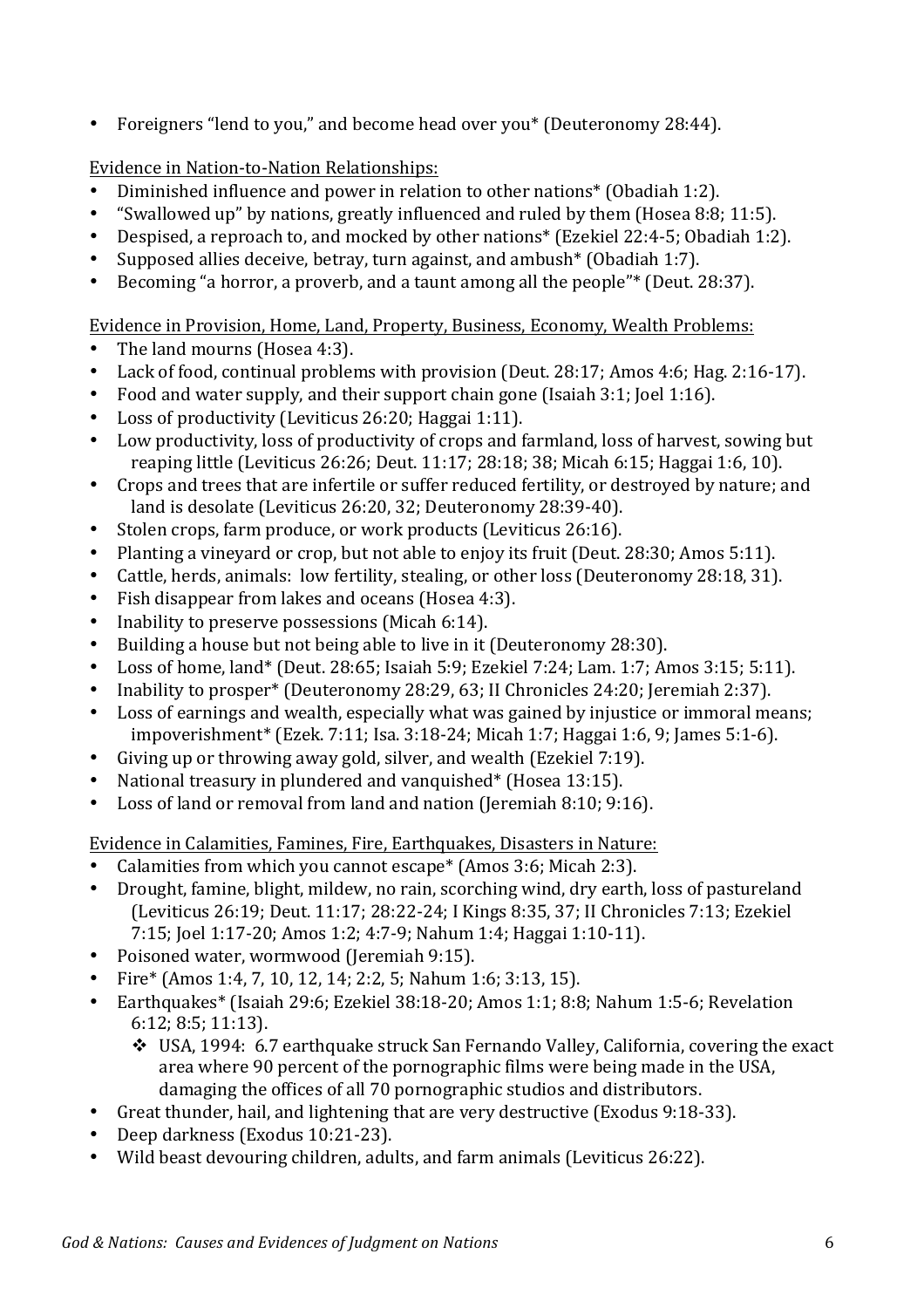Evidence in Sicknesses and Plagues:

- Consumption, fever, inflammation\* (Leviticus 26:16; Deuteronomy 28:22).
- Consumed, withered (Nahum 1:10).
- "Miserable and chronic sicknesses"\* (Deuteronomy 28:59, 61; I Kings 8:37).
- Diseases\* (Deuteronomy 28:60).
- Pestilence (Deuteronomy 28:21; Leviticus 26:25; I Kings 8:37).
- Pestilence causing the death of many animals (Exodus 9:2-7; II Chronicles 7:13).
- Plagues (Deut. 28:59, 61; I Kings 8:37; Psalm 106:28-29; Ezekiel 7:15; Amos 4:10).
- Plague of insects, gnats, lice (Exodus 8:16-24, 31), or devouring caterpillars (Amos 4:9).
- Plague of frogs (Exodus 8:1-14).
- Plague of boils or tumors on people and animals (Exodus 9:8-11; Deut. 28:27, 35).
- Destroving locusts, crickets, grasshoppers (Exodus 10:4-6, 12-15, 19; Deuteronomy 28:42; I Kings 8:37; II Chronicles 7:13; Joel 1:1-12; 2:25).
- Death plague (Exodus  $11:4-6$ ;  $12:12$ ,  $29$ ).

#### Evidence in People and Leaders Being Cut Off/Eliminated:

- Inhabitants cut off/eliminated (Amos 1:5, 8).
- Leaders cut off/eliminated (Amos 1:5, 8, 15; 2:3).

### **IV. Evidence in Attacks, Destruction, and Warfare**

*What happens when God withdraws His protection or brings righteous judgment* 

Attacks and Wars by Enemies, Defeat, Destruction, Captivity, Servitude, Slavery:

- Destruction of own great defense capacities (Deuteronomy 28:52; Isaiah 22:8; Nahum 2:13; 3:12-13, 17).
- Attacks by enemies,\* violent destruction,\* death, annihilation (Leviticus 26:25; Deuteronomy 28:22, 49-50, 63; I Samuel 4; I Kings 8:35, 37; Jeremiah 9:16; Ezekiel 7:15, 24; Amos 1:14; 2:2; Nahum 2:1, 3-13; 3:2-3, 7).
- Defeat by enemies (Leviticus 26:17, 25; Deuteronomy 28:25; I Kings 8:33; Isaiah 3:25).
- Delivered into enemies hands\* (Leviticus 26:25; II Kings 21:11-15; Nehemiah 9:26-30).
- Plundered and despoiled by enemies (Isaiah 42:22; Ezra 9:7; Nahum 2:9).
- Taking of all food, produce, oil, wine, cattle, herds (Deuteronomy 28:51).
- Destruction of cities and towns (Leviticus 26:31; Nahum 1:8; 3:7, 8-19).
- "Cut off" (Nahum  $1:12$ ).
- Leaders taken into captivity, exile  $(II$  Kings  $24:11-16$ : Amos  $1:15$ : Nahum  $3:10$ ).
- Mothers "ripped open" and children "dashed in pieces" (Hosea 10:13; 13:16).
- "Small children were dashed to pieces" (Nahum 3:10).
- Dead are left for birds and beasts to consume (Deuteronomy 28:26).
- People are scattered and hiding from enemies (Isaiah 42:22; Nahum 3:18).
- Captivity or deportation from own land (Leviticus 26:33; Deuteronomy 28:36, 63; I Kings 8:46; II Kings 18:11; Ezra 9:7; Daniel 9:7; Amos 1:5).
- Serving enemies "in hunger, thirst, nakedness" and lack (Deuteronomy 28:48).
- Ruled over by enemies and enslaved to them (Leviticus 26:17; Deuteronomy 28:48).

#### Conducting Warfare Problems:

- Loss of courage<sup>\*</sup>, strength, power, military capacity, and ability to conquer enemies<sup>\*</sup>; fleeing before enemies (Isaiah 30:16-17; Jeremiah 46:1-6; 49:22-24; Amos 2:14-16).
- Slaughter by enemies (Josh.  $10:7-11$ ,  $20$ ; Judges  $11:32-33$ ; I Samuel  $4:1-10$ ; Amos  $4:10$ ).